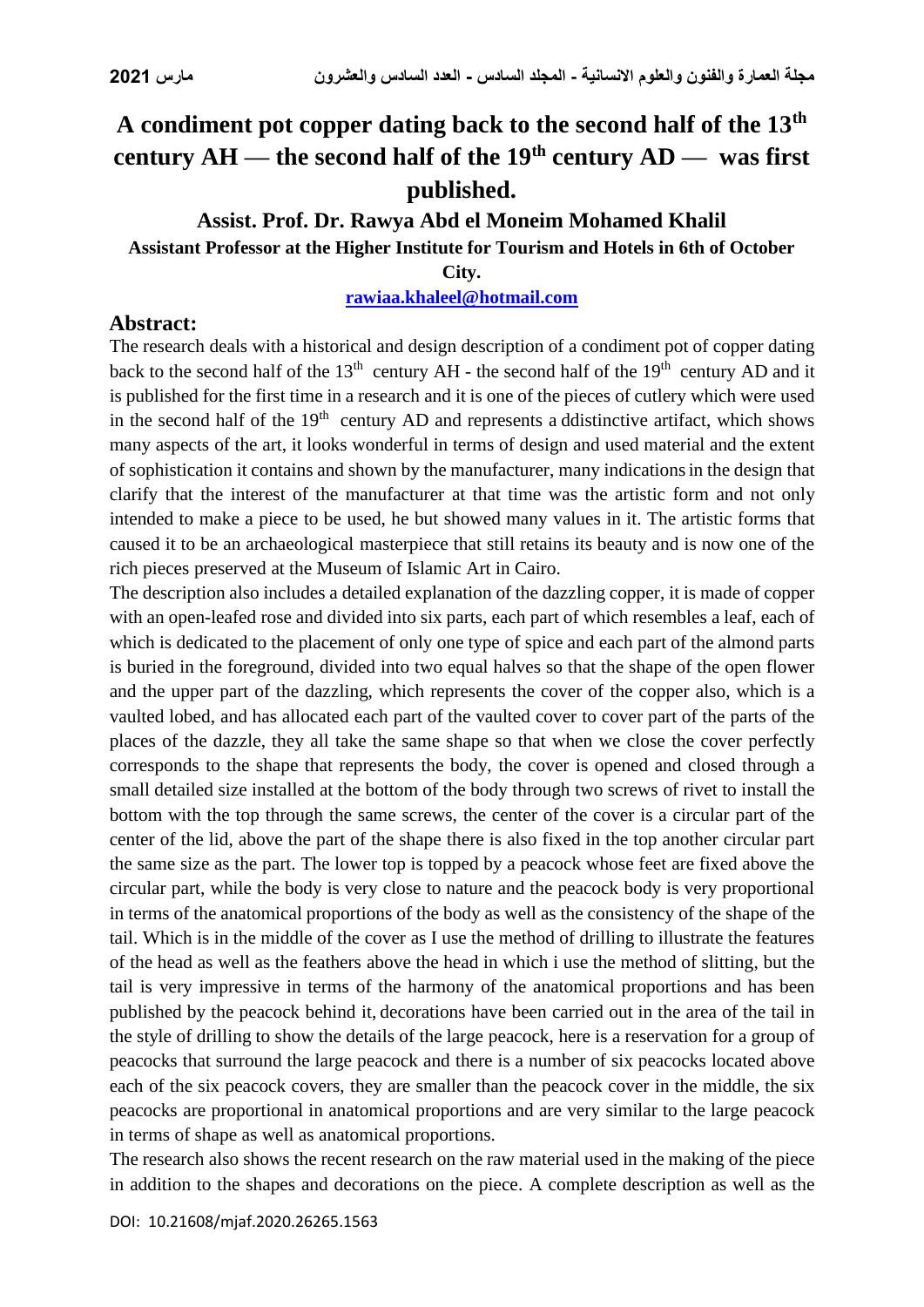historical period of one of the main elements of the decorations on the piece and talk about its symbolism, and why this bird was chosen to be put on this piece? and what is the significance of this bird? In the introduction of the research some artifacts located in Egypt were addressed in addition to tableware and drawings of birds and animals on antiques in general and its significance, and among the most famous metal products of the Greek with different shapes, and often has a long handle and an extended faucet and may be decorated with animal or human drawings in limited areas, but mostly before Islam was the simplicity of decoration, they created the most beautiful pitchers which have engravings on them with various forms and grafted by necklaces and decorative veins and drawings of birds, animals and trees.

Metal artifacts include what is made in the form of a bird, duck, pigeon, rooster, deer or horse, some of which were made as steamers or water pots.

The manufacturer has used metal to form many cutlery such as spoons, thorns, utensils, and other brilliant cutlery, as evidenced by the Museum of the palace of Abdin, which represents antiques for tableware dishes, cups and other tools, which shows how interested the manufacturer is in the tableware and that they were not just tools but masterpieces, which is evident in the artifacts that will be displayed in detail and represented in a dazzling copper reflecting the extent of the manufacturer's interest in this period of time and how the material of those tools were exquisitely crafted and how they are exquisitely-looking artifacts.

### **Keywords:**

condiment, Artifacts, Antiques

### **References**:

' .1a.da. albasha , hasan alfunun al'iislamia "wsuluha wamajaluha wamadaha" , aleadad alkhamis , 'aghustus 1965.

' .2a.din. ealiwat , husayn eabd alrahim "krasi aleasha' almaeadaniat" , risalat majstayr , kuliyat aladab , jamieat alqahirat , 1970.

' .3a.d. husayn , mahmud 'iibrahim alfunun al'iislamiat fi aleasr alfatimii , dar algharib , altabeat al'uwlaa , bidun sanat nushr.

 .4farghli , 'abu alhamd mahmud , alfunun al'aelam fi easr alsafawiiyn bi'iiran , maktabat madbuliun , bidun sanat nushr.

.5alrahim , 'ahmad eabd "asul alttarikh aleithmani" , alqahrt , 1997.

.6biartawld "tarikh altrk fi aleusur alwustaa" tarjamat 'ahmad alsaeid , 1958.

.7fildistun , jurj "nshur wadalalatiha" tarjamat yaequb jarjus , 1964.

 .8d. mahir , suead "asturat shajarat alhya" minbar al'islam , aleadad alththani , yuliu 1961 , s 87.

.9da. muhamad , suead mahir tabeat alhayyat almisriat aleamat lilkitab , 2005.

.10da. alalwisi , eadil "rwayie alfan al'iislami" , ealam alkitab , 2003.

.11dimanid alfunun al'iislamiat , tarjamatan 'ahmad eisaa , alqahrt , 1954 , s 3.

.12zaghlul , saed "al'iislam waltarak fi aleasr al'iislamii alwsyt" , alkuayt , 1984..

 .13eali , sayidat 'amam , dirasat 'ashghal almaeadin fi eahd 'usrat muhamad eali , bidun sanat nushr.

 .14liwukas "almuarid walsinaeat eind alqudama' almisriiyna" , tarjamat dhiki 'iiskandar w muhamad dhikriaa , 1957.